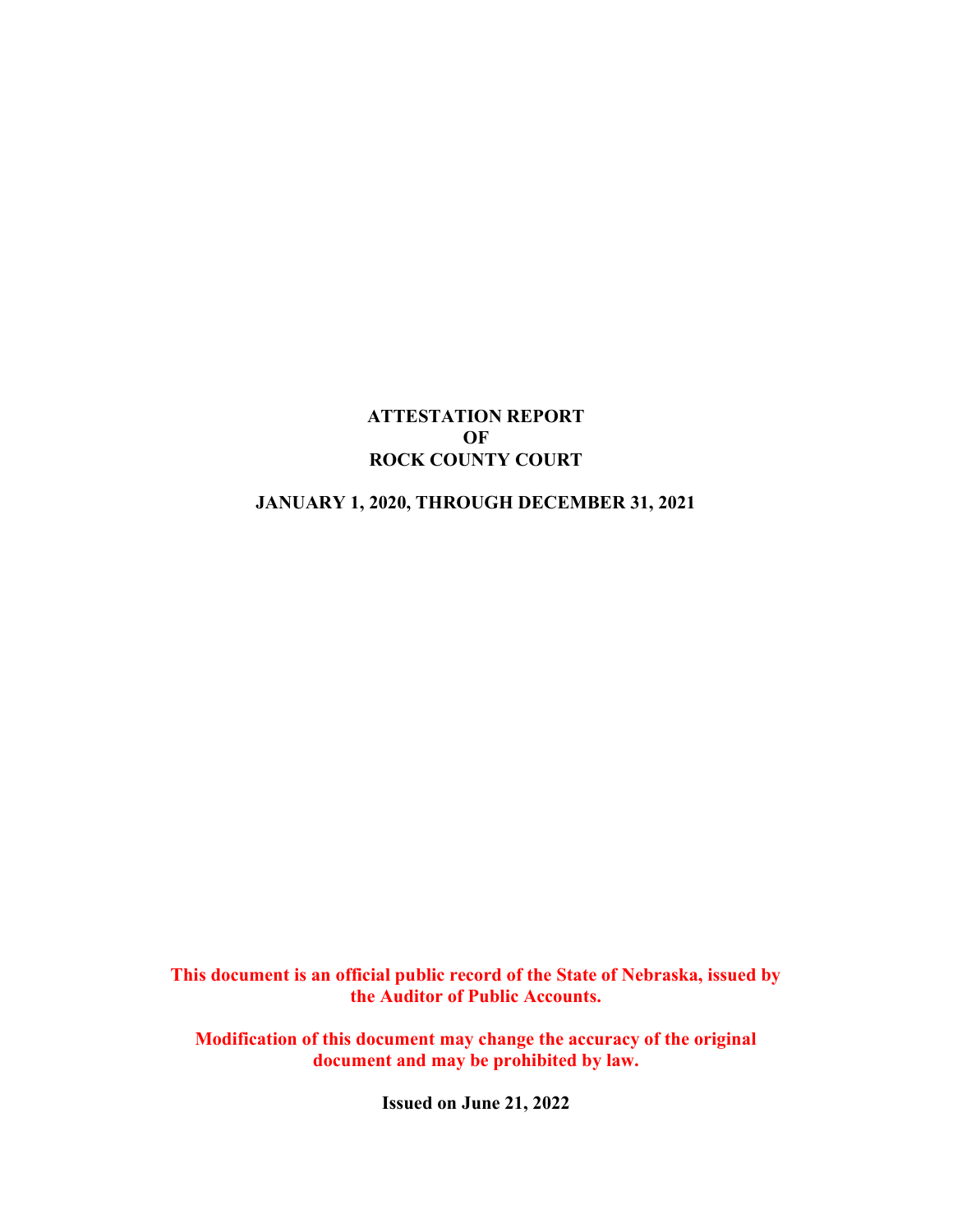The Nebraska Auditor of Public Accounts Office was created by the first territorial Legislature in 1855. The Auditor was the general accountant and revenue officer of the territory. Those duties have expanded and evolved over the decades, as modern accounting theory has been implemented. The office of the Auditor of Public Accounts is one of six offices making up the executive branch of Nebraska State Government. Charlie Janssen was elected in November 2014 and re-elected in November 2018, as the Nebraska Auditor of Public Accounts. He was sworn into office on January 8, 2015, as Nebraska's 25th State Auditor.

The mission of the Nebraska Auditor of Public Accounts' office is to provide independent, accurate, and timely audits, reviews, or investigations of the financial operations of Nebraska State and local governments.

We will provide this information, as required by statute, to all policymakers and taxpayers through written reports and our Internet-based Budget and Audit databases.

We will maintain a professionally prepared staff, utilizing up-to-date technology, and following current Government Auditing Standards.

Audit Staff Working On This Examination Kris Kucera, CPA, CFE – Assistant Deputy Auditor Rachel Wittler, CPA, CFE – Audit Manager Alex List – Auditor-In-Charge Kyle Hanna – Auditor

Our reports can be found electronically at: **auditors.nebraska.gov** 

Additionally, you may request them by contacting us at:

## Nebraska Auditor of Public Accounts

State Capitol, Suite 2303 P.O. Box 98917 Lincoln, Nebraska 68509 Phone: 402-471-2111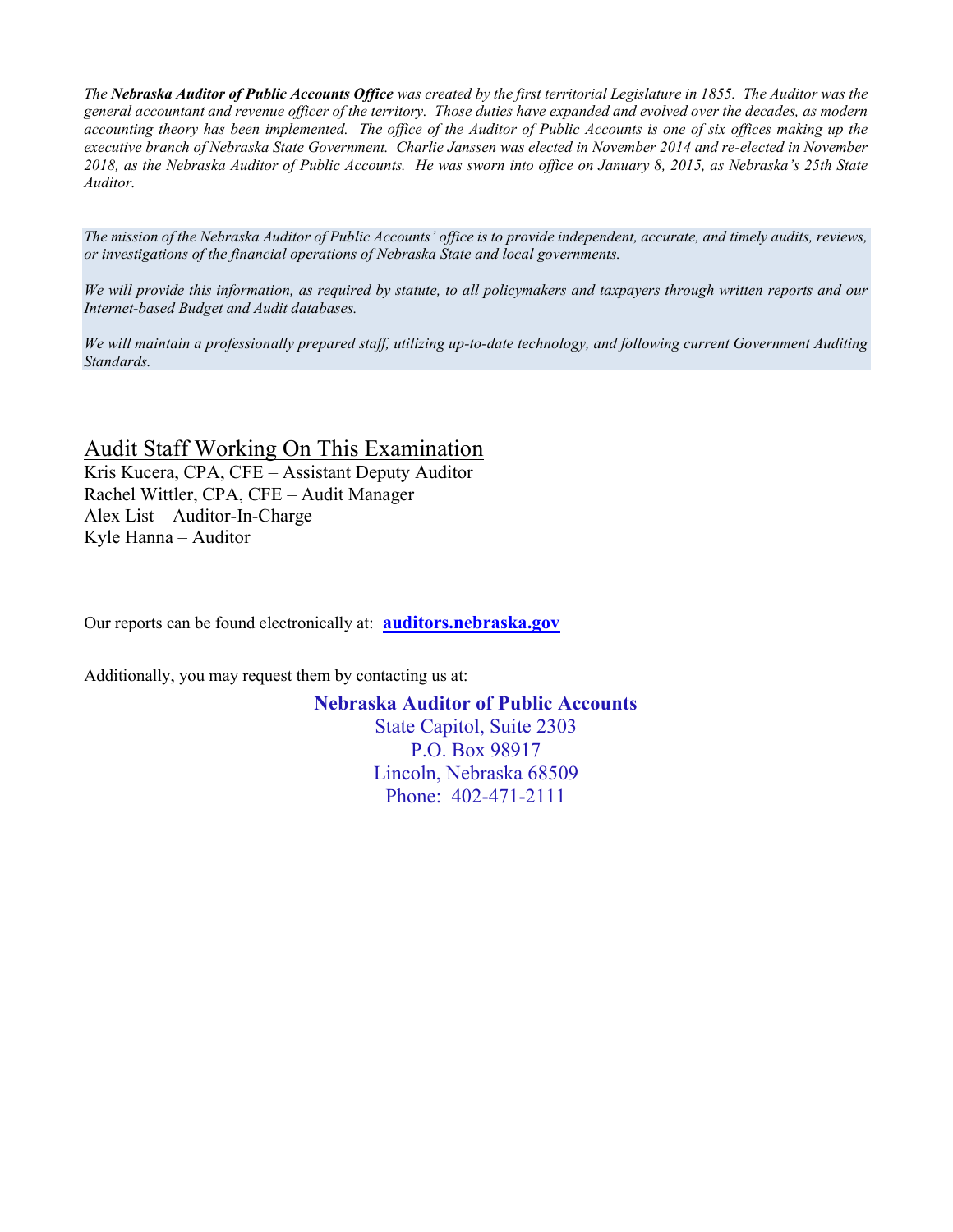## ROCK COUNTY COURT

### TABLE OF CONTENTS

|                                                                                                                                                      | Page    |
|------------------------------------------------------------------------------------------------------------------------------------------------------|---------|
| <b>Comment Section</b>                                                                                                                               |         |
| Comment and Recommendation                                                                                                                           | 1       |
| <b>Financial Section</b>                                                                                                                             |         |
| Independent Accountant's Report                                                                                                                      | $2 - 3$ |
| Financial Schedules:                                                                                                                                 |         |
| Schedule of Changes in Assets and Liabilities<br>Arising from Cash Transactions - Custodial Funds -<br>For the Calendar Year Ended December 31, 2021 | 4       |
| Schedule of Changes in Assets and Liabilities<br>Arising from Cash Transactions - Custodial Funds -<br>For the Calendar Year Ended December 31, 2020 | 5       |
| Notes to Financial Schedules                                                                                                                         | 6       |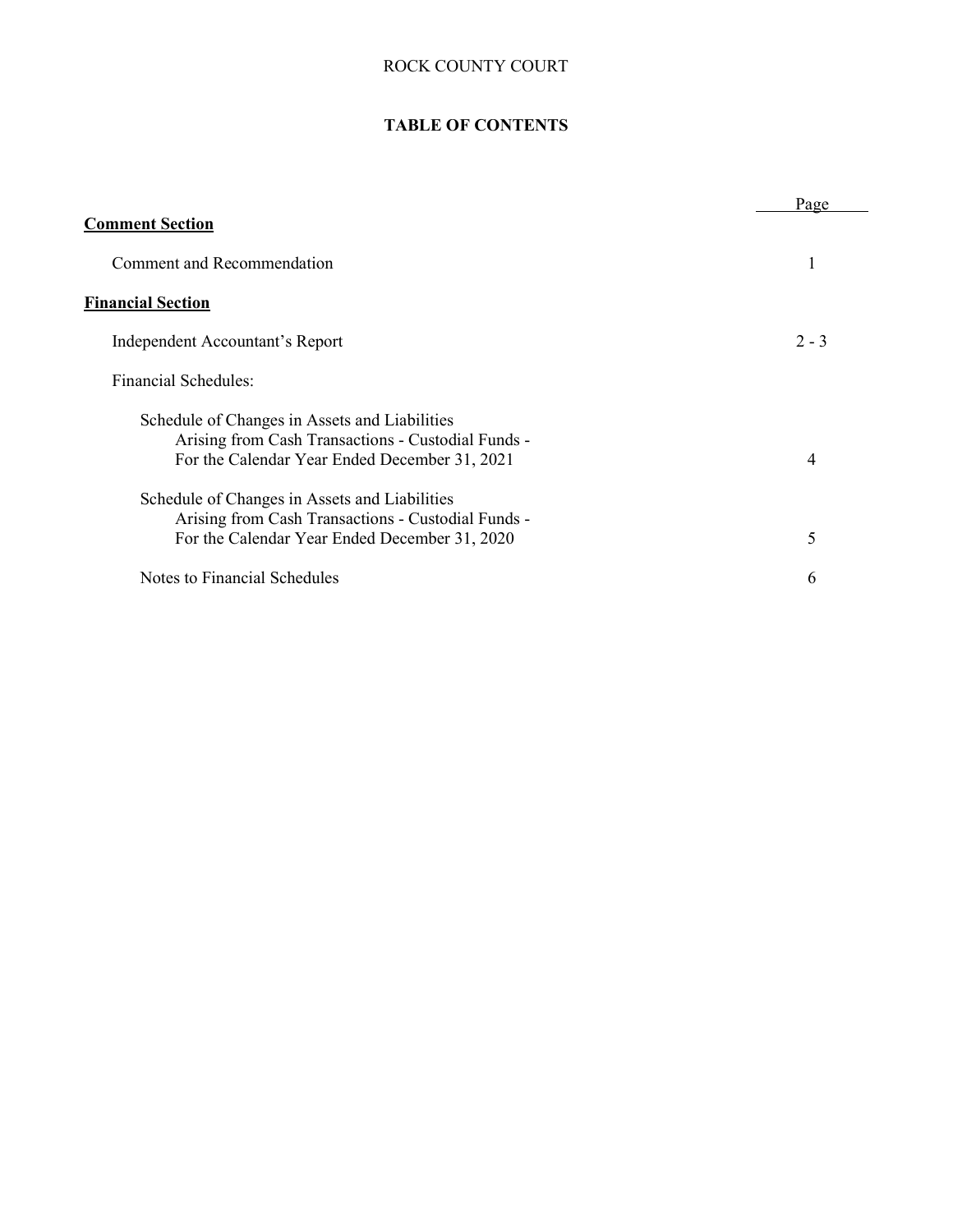#### ROCK COUNTY COURT

#### COMMENT AND RECOMMENDATION

During our examination of the Rock County Court, we noted a certain deficiency that is presented here. The following comment is required to be reported in accordance with *Government Auditing Standards* and is considered to be a material weakness.

This comment and recommendation is intended to improve the internal control over financial reporting or result in operational efficiencies in the following area:

#### Segregation of Duties

Good internal control includes a plan of organization, procedures, and documentation designed to safeguard assets and to provide reliable financial records. A system of internal control should include a proper segregation of duties, so no one individual is capable of handling all phases of a transaction from beginning to end.

We noted that the office of the County Court lacked a sufficient segregation of duties, as one person was capable of handling all aspects of processing transactions from beginning to end. Additionally, staff could create and issue orders affixed with the Judge's signature in the JUSTICE (Judicial User System to Improve Court Efficiency) application without formal documentation to support that the Judge approved the order. That same staff had access to court receipts and were able to record non-monetary transactions (e.g., waiving fines) in JUSTICE. We further noted that County Court access had also been given to seven other Clerk Magistrates within the district who were not employees of the County Court.

A lack of segregation of duties increases the risk of possible errors or irregularities; however, due to a limited number of personnel, an adequate segregation of duties may not be possible without additional cost. Further, personnel are under the direction of both the Nebraska State Court Administrator and the Presiding Judge.

We have included this comment in previous examinations.

We recommend the County Court and the Nebraska State Court Administrator review this situation. As always, the cost of hiring additional personnel versus the benefit of a proper segregation of duties must be weighed. We also recommend the Supreme Court implement procedures to ensure that each Judge's approval of orders is formally documented.

County Court's Response: The Administrative Office of the Courts and Probation (AOCP) accepts that there is a risk from one person having the authority to initiate and complete financial transactions. To reduce the risk of improper transactions, court financial specialists review court records and provide assistance to county courts if there are discrepancies. However, the Judicial Branch does not have the financial and human resources to mitigate all risks related to segregation of duties sufficient to meet current audit guidelines. As a result, in order to fulfill all statutory obligations, the AOCP has determined that all clerk magistrates will have the authority to operate all financial functions of a court.

It should be noted this report is critical in nature, as it contains only our comment and recommendation on the area noted for improvement and does not include our observations on any accounting strengths of the County Court.

Draft copies of this report were furnished to the County Court to provide management an opportunity to review the report and to respond to the comment and recommendation included in this report. The formal response received has been incorporated into this report. The response has been objectively evaluated and recognized, as appropriate, in the report. A response that indicates corrective action has been taken was not verified at this time, but it will be verified in the next examination.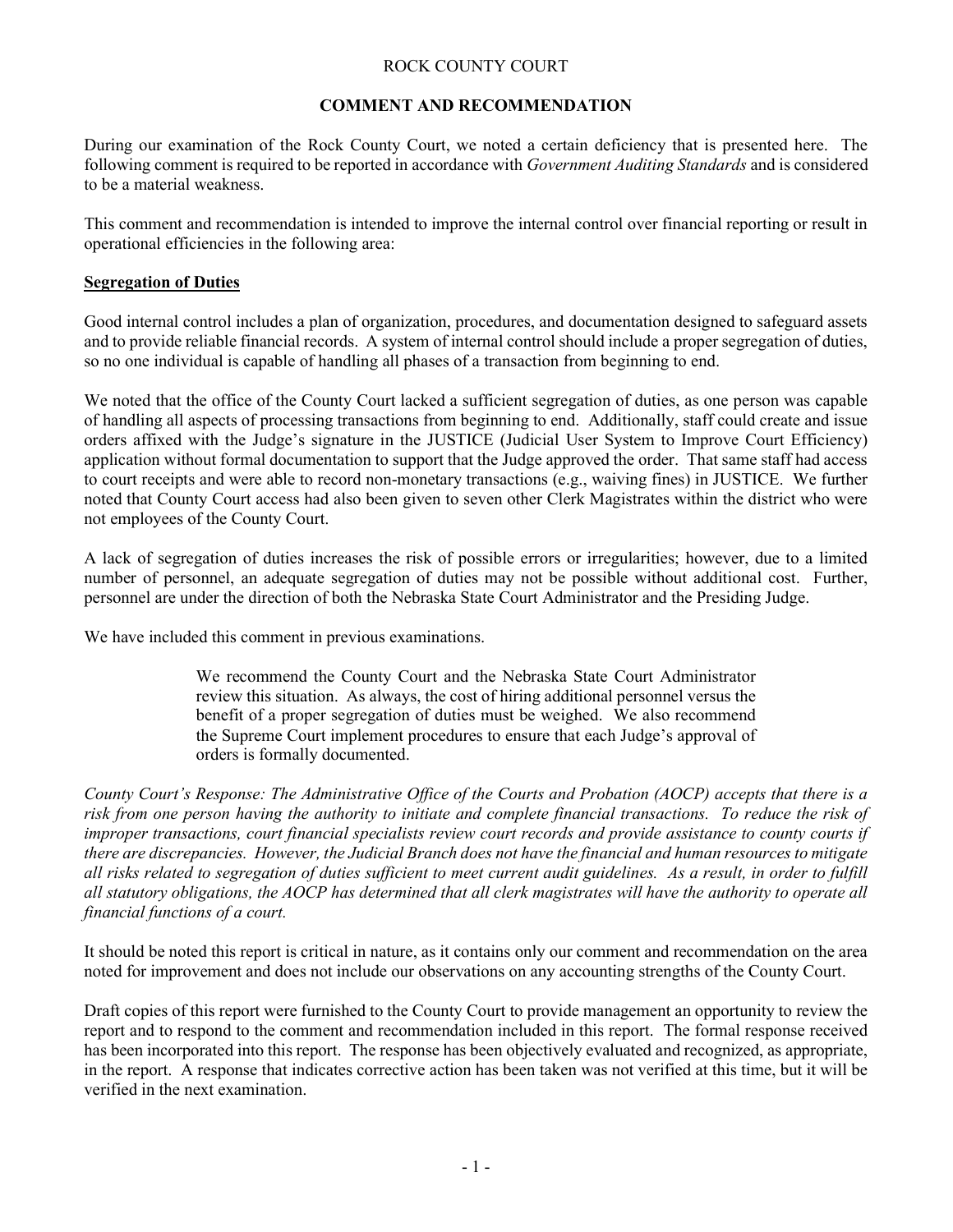

# NEBRASKA AUDITOR OF PUBLIC ACCOUNTS

Charlie Janssen Charlie.Janssen @nebraska.gov State Auditor PO Box 98917 State Capitol, Suite 2303 Lincoln, Nebraska 68509 402-471-2111, FAX 402-471-3301 auditors.nebraska.gov

## ROCK COUNTY COURT

## INDEPENDENT ACCOUNTANT'S REPORT

Rock County Court Bassett, Nebraska 68714

We have examined the accompanying Schedules of Changes in Assets and Liabilities Arising from Cash Transactions of the Rock County Court as of and for the calendar years ending December 31, 2020, and December 31, 2021. The County Court's management is responsible for the Schedules of Changes in Assets and Liabilities Arising from Cash Transactions based on the accounting system and procedures set forth in Note 1. Our responsibility is to express an opinion on the Schedules of Changes in Assets and Liabilities Arising from Cash Transactions based on our examination.

Our examination was conducted in accordance with attestation standards established by the American Institute of Certified Public Accountants and the standards applicable to attestation engagements contained in Government Auditing Standards issued by the Comptroller General of the United States. Those standards require that we plan and perform the examination to obtain reasonable assurance about whether the Schedules of Changes in Assets and Liabilities Arising from Cash Transactions are based on the accounting system and procedures set forth in Note 1, in all material respects. An examination involves performing procedures to obtain evidence about the Schedules of Changes in Assets and Liabilities Arising from Cash Transactions. The nature, timing, and extent of the procedures selected depend on our judgment, including an assessment of the risks of material misstatement of the Schedules of Changes in Assets and Liabilities Arising from Cash Transactions, whether due to fraud or error. We believe that the evidence we obtained is sufficient and appropriate to provide a reasonable basis for our opinion.

In our opinion, the Schedules of Changes in Assets and Liabilities Arising from Cash Transactions for the calendar years ending December 31, 2020, and December 31, 2021, are based on the accounting system and procedures prescribed by the Nebraska Supreme Court, as set forth in Note 1, in all material respects.

In accordance with Government Auditing Standards, we are required to report all deficiencies that are considered to be significant deficiencies or material weaknesses in internal control; noncompliance with provisions of laws, regulations, contracts, or grant agreements that have a material effect on the Schedules of Changes in Assets and Liabilities Arising from Cash Transactions; fraud that is material, either quantitatively or qualitatively, to the Schedules of Changes in Assets and Liabilities Arising from Cash Transactions; and any other instances that warrant the attention of those charged with governance. We are also required to obtain and report the views of management concerning the findings, conclusions, and recommendations, as well as any planned corrective actions. We performed our examination to express an opinion on whether the Schedules of Changes in Assets and Liabilities Arising from Cash Transactions are presented in accordance with the criteria described above and not for the purpose of expressing an opinion on the internal control over the Schedules of Changes in Assets and Liabilities Arising from Cash Transactions or on compliance and other matters; accordingly, we express no such opinions. Our examination disclosed a certain finding that is required to be reported under Government Auditing Standards, and that finding, along with the views of management, is described in the Comment Section of the report.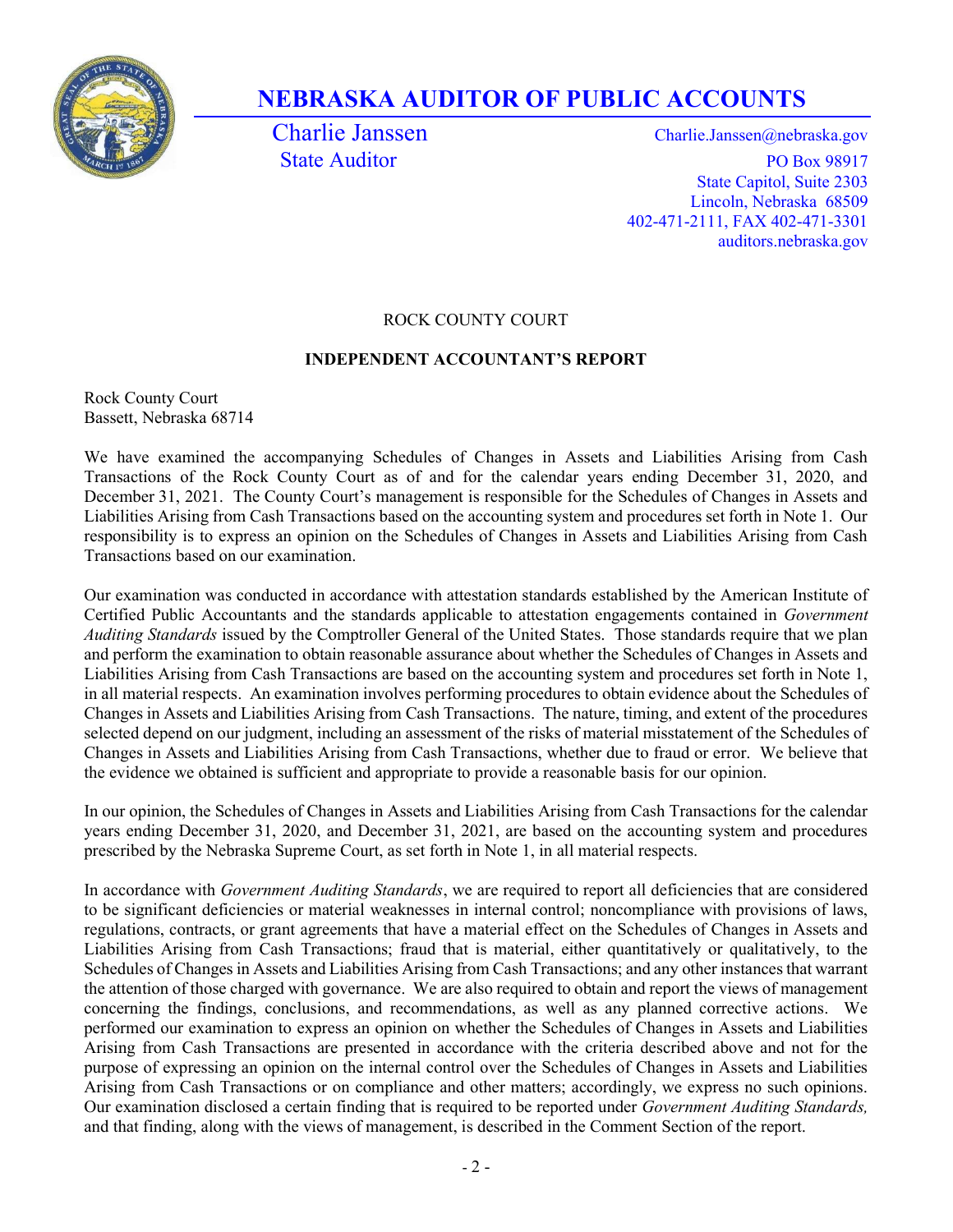The purpose of this report is to express an opinion on the Schedules of Changes in Assets and Liabilities Arising from Cash Transactions, as described in paragraph one above. Accordingly, this report is not suitable for any other purpose. This report is a matter of public record, and its distribution is not limited.

C. J. fansar

June 15, 2022 Charlie Janssen Auditor of Public Accounts Lincoln, Nebraska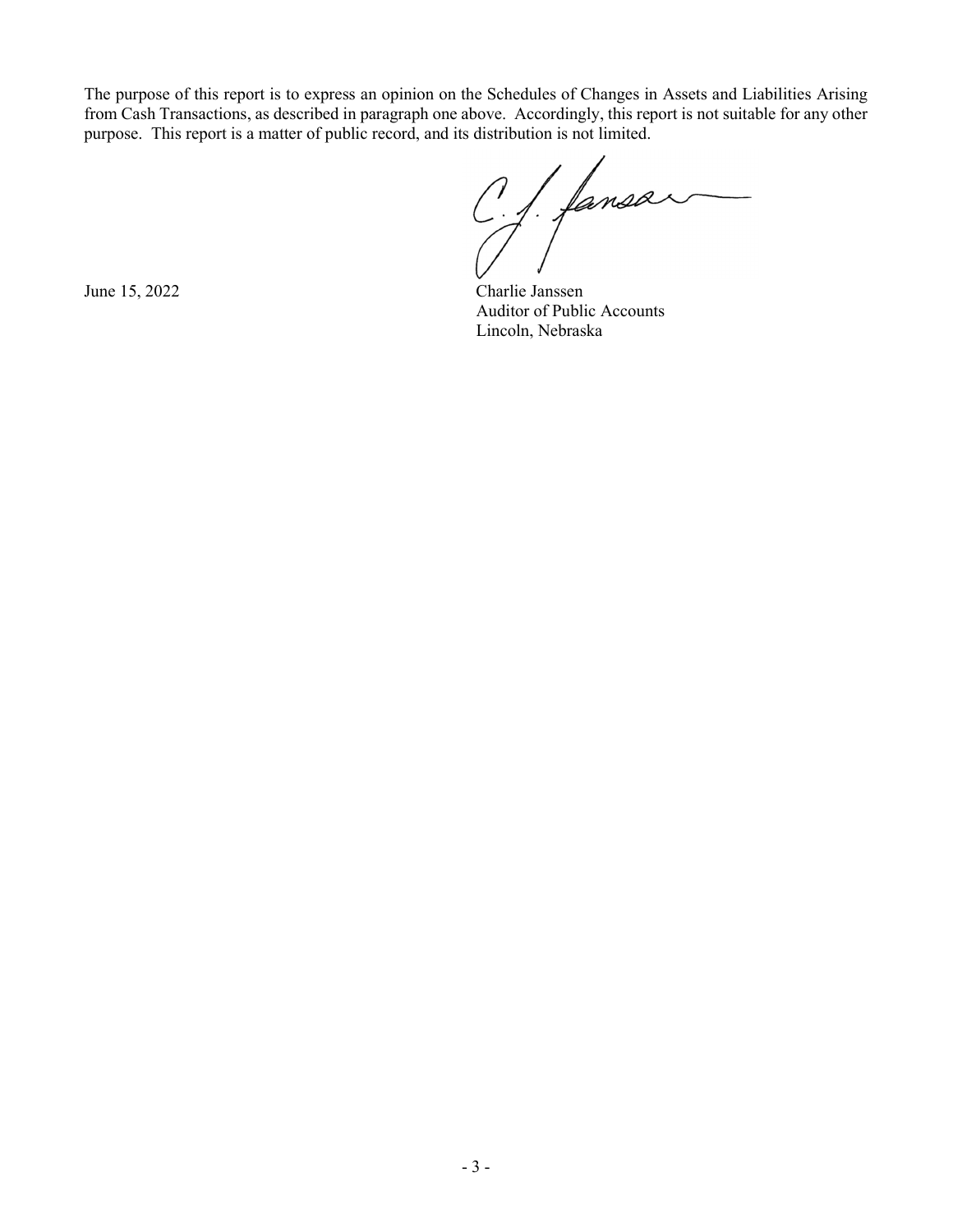## For the Calendar Year Ended December 31, 2021 ROCK COUNTY COURT BASSETT, NEBRASKA SCHEDULE OF CHANGES IN ASSETS AND LIABILITIES ARISING FROM CASH TRANSACTIONS CUSTODIAL FUNDS

Balance Balance January 1, 2021 Additions Deductions December 31, 2021 ASSETS Cash and Deposits \$ 683 \$ 22,416 \$ 19,699 \$ 3,400 LIABILITIES Due to State Treasurer: Regular Fees \$ 160 \$ 4,954 \$ 4,336 \$ 778 Law Enforcement Fees 17 238 246 9 State Judges Retirement Fund 94 1,630 1,604 120 Court Administrative Fees 83 1,205 1,239 49 Legal Services Fees 65 1,182 1,199 48 Due to County Treasurer: Regular Fines 221 4,064 4,250 35 Overload Fines - - - - Regular Fees - 53 53 - 53 Petty Cash Fund 40 - - 40 Trust Fund Payable 2,321 Total Liabilities \$ 683 \$ 22,416 \$ 19,699 \$ 3,400

The accompanying notes are an integral part of the schedule.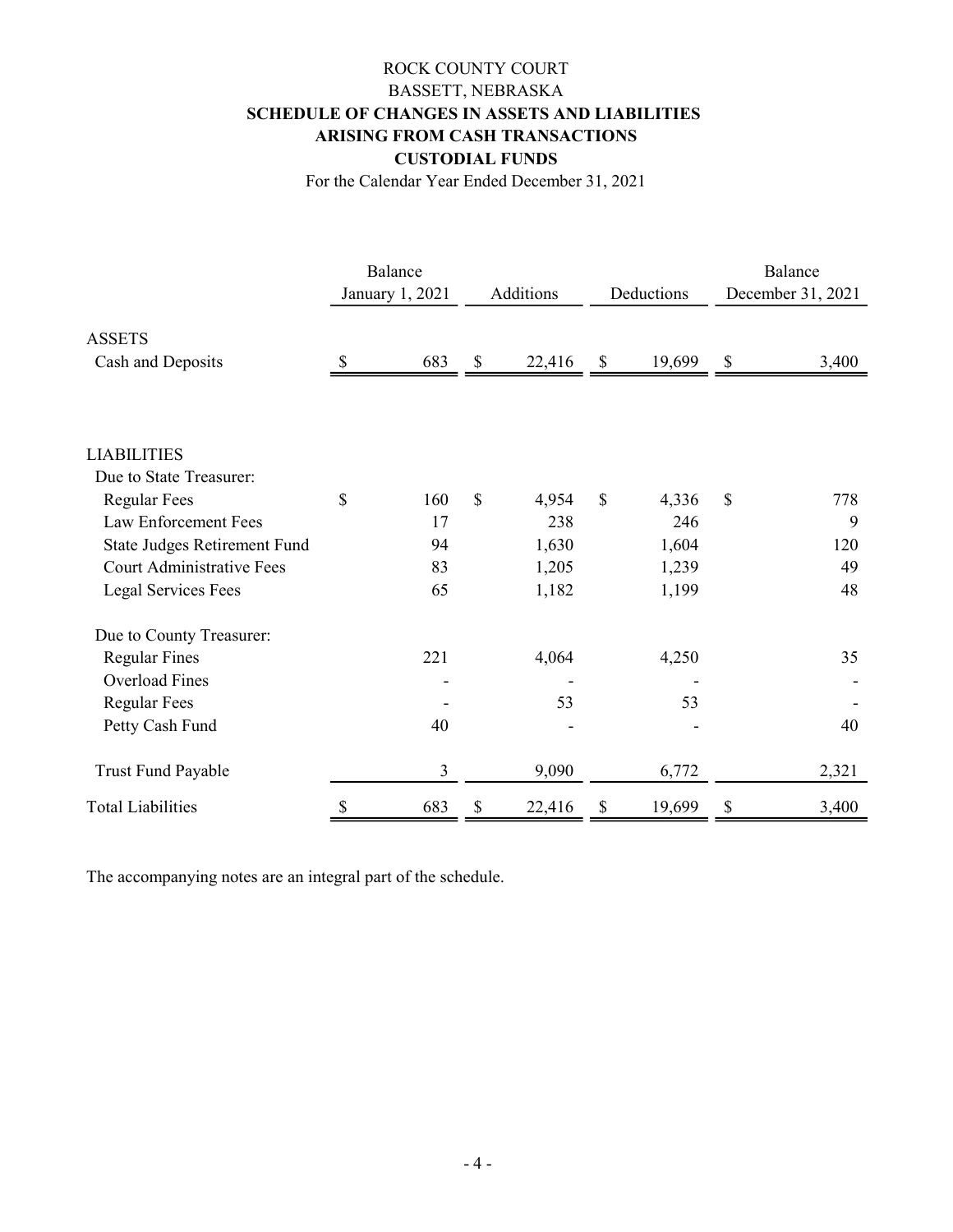## For the Calendar Year Ended December 31, 2020 ROCK COUNTY COURT BASSETT, NEBRASKA SCHEDULE OF CHANGES IN ASSETS AND LIABILITIES ARISING FROM CASH TRANSACTIONS CUSTODIAL FUNDS

Balance Balance January 1, 2020 Additions Deductions December 31, 2020 ASSETS Cash and Deposits \$ 2,299 \$ 20,291 \$ 21,907 \$ 683 LIABILITIES Due to State Treasurer: Regular Fees \$ 285 \$ 2,297 \$ 2,422 \$ 160 Law Enforcement Fees 32 224 239 17 State Judges Retirement Fund 184 1,301 1,391 94 Court Administrative Fees 156 1,303 1,376 83 Legal Services Fees 156 1,058 1,149 65 Due to County Treasurer: Regular Fines 425 425 3,896 4,100 221 Overload Fines  $450$   $675$   $1,125$   $-$ Regular Fees - 83 83 - 83 Petty Cash Fund 40 - - 40 Trust Fund Payable 571 9,454 10,022 3 Total Liabilities  $\begin{array}{cccc} \text{5} & 2,299 & \text{1} & 20,291 & \text{1} & 21,907 & \text{1} & 683 \\ \end{array}$ 

The accompanying notes are an integral part of the schedule.